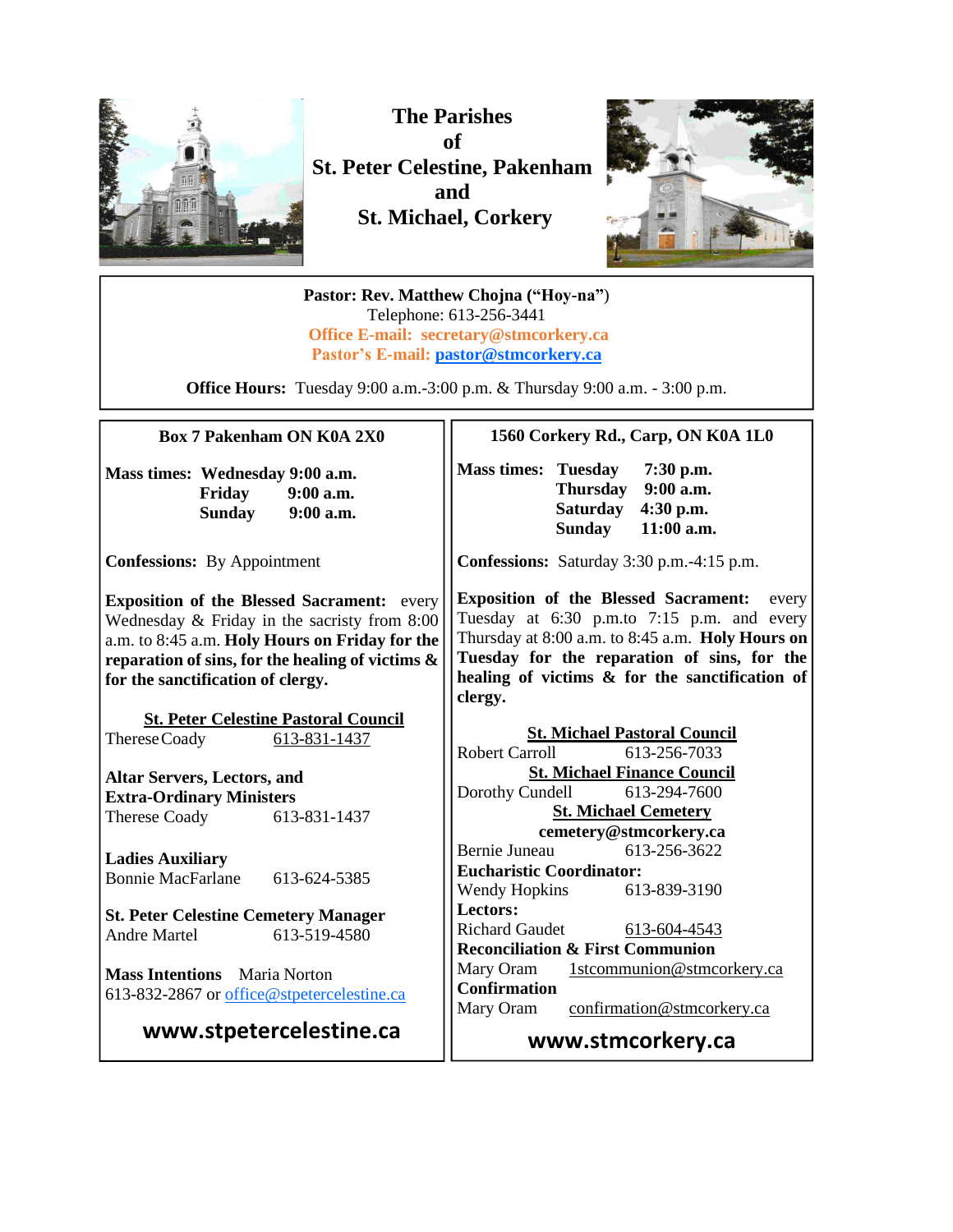| Mass Intentions - St. Michael's Parish, Corkery |                   |                                                |
|-------------------------------------------------|-------------------|------------------------------------------------|
| Saturday September 18                           | $4:30 \text{ pm}$ | For the intentions of Reid & Crepeault         |
|                                                 |                   | families by Mary Lou Oram                      |
| Sunday September 19                             | $11:00$ am        | For Anniversary blessings for Bonnie and Al    |
|                                                 |                   | Reid by the Crepeault family                   |
| Tuesday September 21                            | $7:30 \text{ pm}$ | + For the repose of the soul of Mary Carroll   |
|                                                 |                   | by Helen Read                                  |
|                                                 |                   | + For the repose of the soul of Robert         |
|                                                 |                   | Hawkins by Leslie Juneau                       |
| Thursday September 23                           | $9:00$ am         | For the conversion of all sinners by Ed & Lana |
|                                                 |                   | Smit                                           |
| Saturday September 25                           | $4:30 \text{ pm}$ | + For the repose of the soul of Gerald Oram    |
|                                                 |                   | by Mary Lou Oram                               |
|                                                 |                   | + Deceased Members of the Sample &             |
|                                                 |                   | Gallagher Families by Ray Sample               |
| Sunday September 26                             | $11:00$ am        | Missa Pro Populo                               |

 $\mathsf{r}$ 

# *Mass Intentions – St. Peter Celestine Parish, Pakenham*

| Sunday September 19    | $9:00$ am | Missa Pro Populo                                  |
|------------------------|-----------|---------------------------------------------------|
| Wednesday September 22 | $9:00$ am |                                                   |
| Friday September 24    | $9:00$ am | For the Holy Souls in Purgatory                   |
|                        |           | + For the repose of the soul of Joan Brazeau by   |
|                        |           | Theresa Coady & Family                            |
| Sunday September 26    | $9:00$ am | + For the repose of the soul of Sister Faith Reff |
|                        |           | by Maria Norton                                   |
|                        |           | + For the repose of the souls of Patricia Thomas  |
|                        |           | & Family by the MacFarlane Family                 |